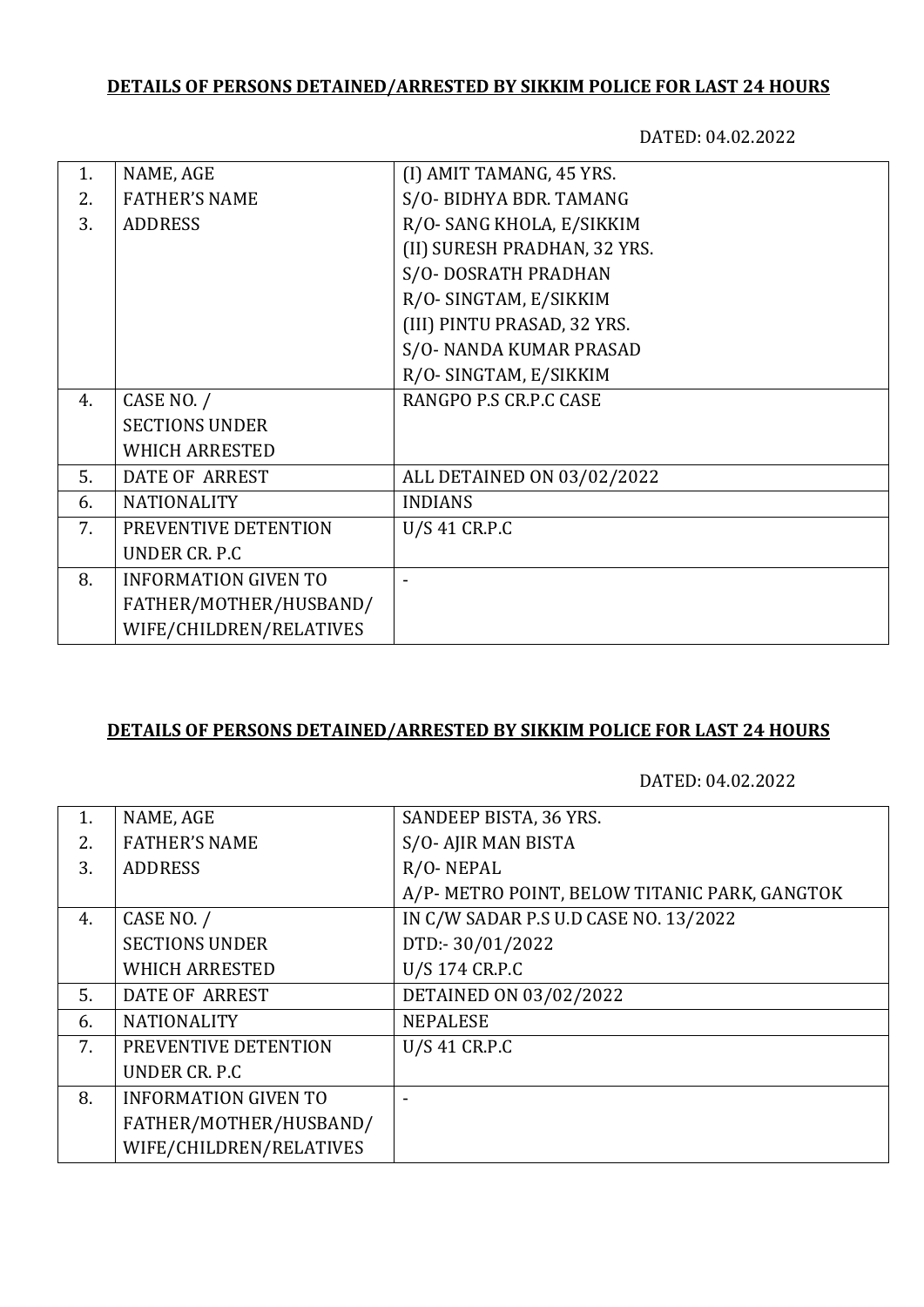# **DETAILS OF PERSONS DETAINED/ARRESTED BY SIKKIM POLICE FOR LAST 24 HOURS**

DATED: 04.02.2022

| 1. | NAME, AGE                   | (I) YOGESH RAI, 28 YRS.         |
|----|-----------------------------|---------------------------------|
| 2. | <b>FATHER'S NAME</b>        | S/O-CHINGLOW RAI                |
| 3. | <b>ADDRESS</b>              | R/O- BELOW MINTOKGANG, E/SIKKIM |
|    |                             | (II) ABHISEK RAI, 25 YRS.       |
|    |                             | S/O-ASHOK RAI                   |
|    |                             | R/O-VAJRA, GANGTOK              |
| 4. | CASE NO. /                  | SADAR P.S CR.P.C CASE           |
|    | <b>SECTIONS UNDER</b>       |                                 |
|    | <b>WHICH ARRESTED</b>       |                                 |
| 5. | DATE OF ARREST              | BOTH DETAINED ON 03/02/2022     |
| 6. | <b>NATIONALITY</b>          | <b>INDIANS</b>                  |
| 7. | PREVENTIVE DETENTION        | U/S 41 CR.P.C                   |
|    | UNDER CR. P.C.              |                                 |
| 8. | <b>INFORMATION GIVEN TO</b> |                                 |
|    | FATHER/MOTHER/HUSBAND/      |                                 |
|    | WIFE/CHILDREN/RELATIVES     |                                 |

### **DETAILS OF PERSONS DETAINED/ARRESTED BY SIKKIM POLICE FOR LAST 24 HOURS**

DATED: 04.02.2022

| 1. | NAME, AGE                   | (I) NIM DORJEE TAMANG, 38 YRS. |
|----|-----------------------------|--------------------------------|
| 2. | <b>FATHER'S NAME</b>        | S/O-B.B TAMANG                 |
| 3. | <b>ADDRESS</b>              | R/O- PANI HOUSE, GANGTOK       |
|    |                             | (II) BIJAY MUKHIA, 39 YRS.     |
|    |                             | S/O-S.K MUKHIA                 |
|    |                             | R/O- DEVELOPMENT AREA, GANGTOK |
| 4. | CASE NO. /                  | <b>SADAR P.S SPA CASE</b>      |
|    | <b>SECTIONS UNDER</b>       |                                |
|    | <b>WHICH ARRESTED</b>       |                                |
| 5. | <b>DATE OF ARREST</b>       | BOTH DETAINED ON 03/02/2022    |
| 6. | <b>NATIONALITY</b>          | <b>INDIANS</b>                 |
| 7. | PREVENTIVE DETENTION        | U/S 169 SPA, 2008              |
|    | UNDER CR. P.C.              |                                |
| 8. | <b>INFORMATION GIVEN TO</b> |                                |
|    | FATHER/MOTHER/HUSBAND/      |                                |
|    | WIFE/CHILDREN/RELATIVES     |                                |